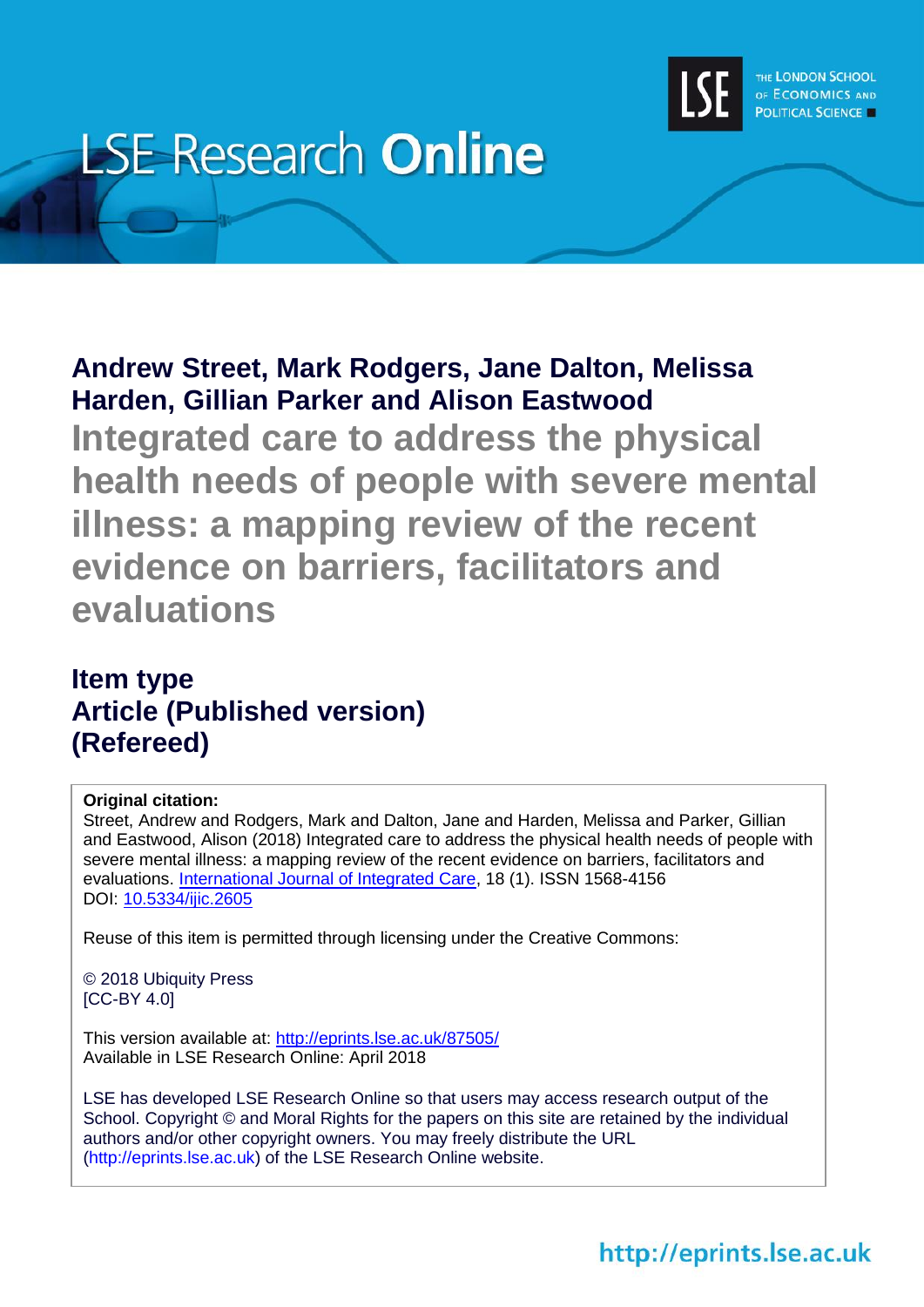### **RESEARCH AND THEORY**

International Journal<br>of Integrated Care

# Integrated Care to Address the Physical Health Needs of People with Severe Mental Illness: A Mapping Review of the Recent Evidence on Barriers, Facilitators and **Evaluations**

Mark Rodgers\* , Jane Dalton\* , Melissa Harden\* , Andrew Street† , Gillian Parker‡ and Alison Eastwood\*

People with mental health conditions have a lower life expectancy and poorer physical health outcomes than the general population. Evidence suggests this is due to a combination of clinical risk factors, socioeconomic factors, and health system factors, notably a lack of integration when care is required across service settings.

Several recent reports have looked at ways to better integrate physical and mental health care for people with severe mental illness (SMI). We built on these by conducting a mapping review that looked for the most recent evidence and service models in this area. This involved searching the published literature and speaking to people involved in providing or using current services.

Few of the identified service models were described adequately and fewer still were evaluated, raising questions about the replicability and generalisability of much of the existing evidence. However, some common themes did emerge. Efforts to improve the physical health care of people with SMI should empower staff and service users and help remove everyday barriers to delivering and accessing integrated care. In particular, there is a need for improved communication among professionals and better information technology to support them, greater clarity about who is responsible and accountable for physical health care, and greater awareness of the effects of stigmatisation on the wider culture and environment in which services are delivered.

**Keywords:** integrated care; mental health; physical health; mapping review

#### **Introduction**

People with severe mental illness (SMI; such as schizophrenia, schizotypal and delusional disorders; bipolar affective disorder; severe depressive episode(s) with or without psychotic episodes) [1] have a lower life expectancy and poorer physical health outcomes than the general population [2]. Evidence suggests this discrepancy is driven by a combination of clinical risk factors (e.g., comorbid diabetes, cardiovascular disease), socioeconomic factors, and health system factors, notably a lack of integration when care is required across service settings [3]. There is fragmentation in how care is co-ordinated between family doctors and hospitals, between physical and mental health care, and across health and social care.

Physical health and mental health are closely linked, and demands have been repeatedly placed on health services to deliver an equal response to the treatment of each [4, 5]. Even so, many patients with SMI remain underserved. While our work was intended to inform the English National Health Service, and our discussion of current policy draws on English examples, the issues identified are ones that are being grappled with internationally [6].

Services for mental health conditions have traditionally been separate from those for physical conditions but there is increasing emphasis internationally on developing a whole system approach to improve integration between the two, with particular focus on patient-centred development and delivery [4, 7]. This is not new; a focus on patient-centred delivery of health services for people with severe mental illness has been advocated for many years. In the UK, 'The Care Programme Approach (CPA)', originally introduced in 1991 and updated in 2013 [8] is a national system setting out how secondary mental health

<sup>\*</sup> Centre for Reviews and Dissemination, University of York, Heslington, YO10 5DD, York, UK

<sup>†</sup> Department of Health Policy, London School of Economics and Political Science, WC2A 2AE, London, GB

<sup>‡</sup> Social Policy Research Unit, University of York, Heslington, YO10 5DD, York, UK

Corresponding author: Mark Rodgers, Research Fellow [\(mark.rodgers@york.ac.uk](mailto:mark.rodgers@york.ac.uk))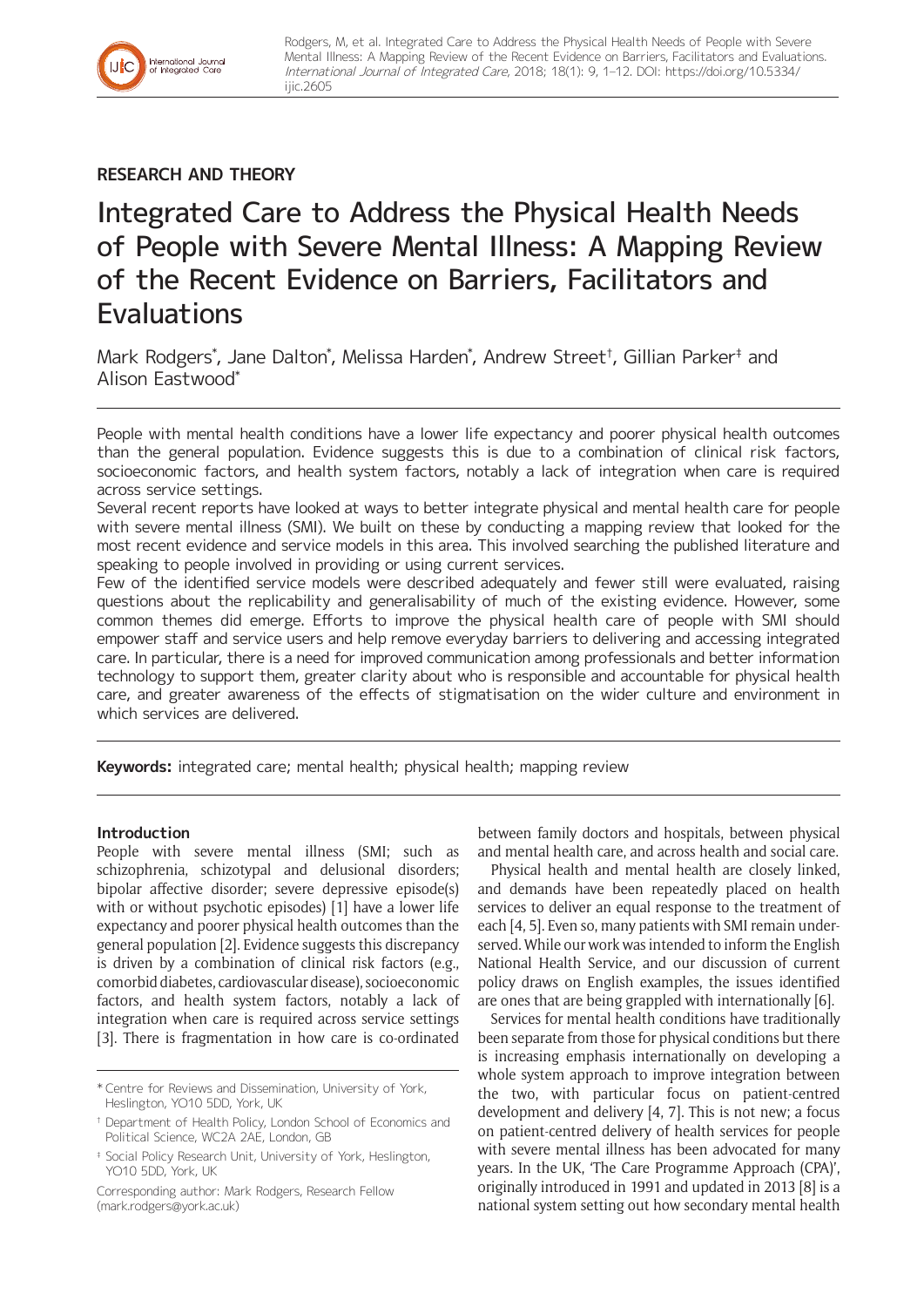services should help people with severe mental illness and related complex needs. Those eligible for CPA are entitled to a full assessment of health and social care needs, a care plan (overseen by a care co-ordinator) and regular reviews of health and progress, although health care providers are not required to follow this guidance and could adopt their own policy. The personalisation agenda for people with SMI also featured in the National Service Framework for Mental Health in 1999 [9]. Similar approaches to carecoordination have been implemented internationally [10–16].

In 2006, the English Department of Health produced a commissioning framework for supporting the physical needs of people with SMI [2]. This described the nature of pilot health improvement programmes in which a lead mental health nurse practitioner attached to an existing team (e.g., primary care team or community mental health team) would be responsible for conducting physical health checks, in-depth consultations (including providing relevant information and exploring broader health-related issues such as employment or education), referral to screening and health promotion services, and establishing specific one-to-one or group health improvement interventions. The pre-requisites for this type of programme were defined [2] and evaluations have emerged since [17, 18]. However, there is little evidence of their wider implementation.

Existing guidance and incentives to address the treatment and management of people with SMI include NICE guidelines for various mental health disorders,[19–22] and an incentive for secondary health care providers to improve the physical health care of people with SMI (a Commissioning for Quality and Innovation payment framework - CQUIN) [23]. This CQUIN helps ensure service users have their physical and mental health diagnoses recorded, and aims to promote effective communication between primary care, specialist mental health services and service users. In addition, a recent proposal by NICE to improve the quality of care by family doctors considers the introduction of new quality indicators to identify and support people with SMI who are at risk of cardiovascular disease [24].

In 2013, the Mental Health Foundation (MHF) undertook an inquiry into integrated care. This substantial piece of work was based on a literature review on integrated health care and mental health care, three expert seminars attended by 31 people and a call for evidence on the best ways to integrate care which led to over 1200 responses. The scope of the enquiry incorporated both health and social care and identified a number of structural and organizational arrangements at the heart of good integrated care for people with mental health problems, including information sharing systems, shared protocols, joint funding and commissioning, and co-location of services [25]. In the same year, a systematic review found just four evaluations of interventions that integrated medical and mental health care to improve medical outcomes in individuals with SMI (Bradford et al) [26]. This review found evidence that some interventions were associated with increased immunisation and screening

rates, with mixed results on physical functioning, and an absence of preventative or chronic medical care measurement.

It is against this background that we reviewed the most recent evidence and service models designed to better integrate physical and mental health care for people with SMI. The latest initiatives in practice aim to improve integrated care for people with SMI when they access services for an acute or chronic physical health condition (eg, assistance from a liaison psychiatrist in the Emergency Department) [27]. But there is less information about integrated care initiatives addressing the physical health needs of people with SMI when they enter mental health services (e.g., how their physical health is attended to in a psychiatric hospital or specialist mental health unit), so this was our focus.

#### **Theory and methods**

Our aims were to explore what current provision exists, and to map the most recent evidence about if and how service models of care address the physical health needs of people with mental health problems, primarily within mental health service settings. The research was designed as a rapid review to identify, appraise and synthesise relevant evidence from 2013 to 2015, including an update of the comprehensive review by Bradford et al (2013), bringing this together with grey literature and insights from an expert advisory group.

The focus of the review was health care services that included steps to address the physical health needs of people diagnosed with SMI when delivered in a mental health care setting. The review was funded by the UK National Institute for Health Research (NIHR), with a fulllength report focusing on the implications for UK health services was produced for the NIHR Health Services and Delivery Research programme [28]. This journal article provides an accessible adaptation of the NIHR review for an international audience by mapping and summarising the identified evidence.

We defined SMIs to include: schizophrenia, schizotypal and delusional disorders; bipolar affective disorder; and severe depressive episode(s) with or without psychotic episodes [1]. We defined physical health outcomes broadly, including the assessment and modification of cardio-metabolic risk factors, anthropometric measures, and physical functioning.

We established an advisory group of field experts and of service users identified through local contacts who provided helpful signposting to recent literature and service models. We also engaged with advisers in detailed face-to-face or teleconference conversations. While the literature review was international in focus, all Advisory Group members were patients or professionals with relevant experience in the National Health Service in England.

The literature search was undertaken to identify empirical and descriptive publications relating to integrated care for the physical health of people with SMI. We carried out searches to find and prioritise any new evaluative studies since 2013, using an adapted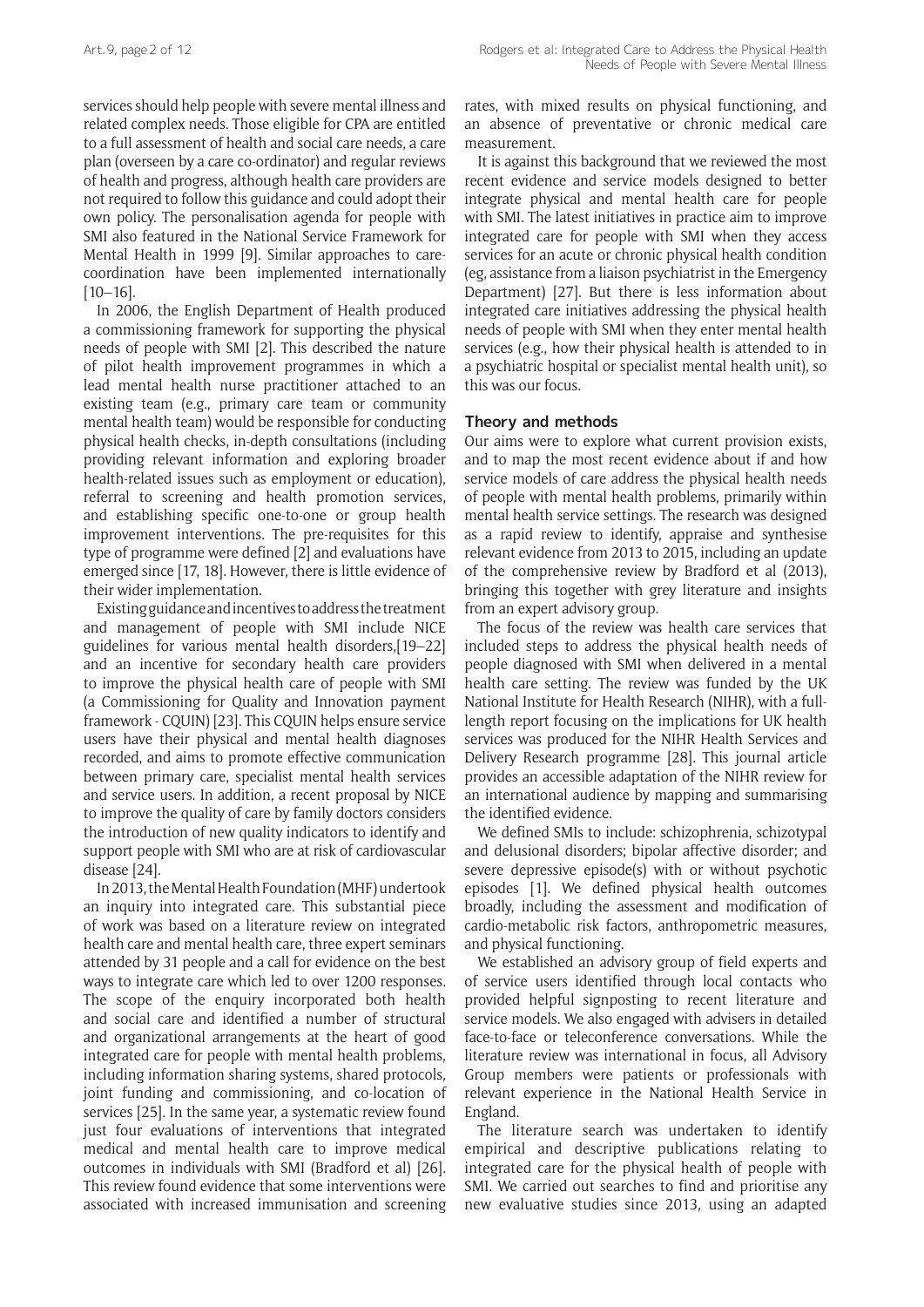version of the search strategy from the 2013 Bradford et al review. Nine electronic databases were searched from 1st January 2013 to May/June 2015. Further searches were undertaken to identify UK and international guidelines and any relevant English-language government policy documents from the UK, Australia, New Zealand, Canada or USA. The project team also collected relevant literature recommended by members of the Advisory Group.

#### **Evidence selection criteria and procedures**

Evidence identified from the literature searches were selected based on the relevance of their population, intervention, outcome, study design, and setting (see below for critieria). Three reviewers independently selected studies for inclusion. One reviewer extracted relevant data, the accuracy of which was checked by a second reviewer. Disagreements were resolved by discussion or with the involvement of a third party.

Population: People diagnosed with SMI.

Intervention: Any health care services that include arrangements to address the physical health needs of people with SMI. Programmes primarily concerned with the organisation and delivery of services rather than the implementation of discrete health technologies.

Outcome: Any outcome relevant to the provision and implementation of integrated care. For the evaluative literature, outcomes were restricted to those related to physical health (including sexual health).

Study design: Empirical and descriptive publications, including evaluative studies; policy/guideline documents.

Setting: Integration of services primarily within the healthcare sector. Models focused on the wider integration of services spanning non-health care settings (e.g., social care, education, employment, housing, and voluntary sector provision) were not eligible for inclusion.

We carried out a narrative synthesis, building on the 2013 MHF inquiry [25]. The inquiry incorporated both health and social care, and identified nine structural and organizational arrangements at the heart of good integrated care for people with mental health problems. We used these nine facilitators as a guiding framework to explore the elements of interventions or care models. These were:

- 1. Information sharing systems
- 2. Shared protocols
- 3. Joint funding and commissioning
- 4. Co-location of services (e.g., services brought together for physical and practical ease of access)
- 5. Multidisciplinary teams
- 6. Liaison services (e.g., provision of shared expertise across service settings)
- 7. Navigators (e.g., named care co-ordinators)
- 8. Reduction of stigma
- 9. Research (e.g., to ascertain the best way of delivering and evaluating integrated care)

This article provides an overview of the recent literature, including references to the original studies to allow the reader to undertake further in-depth reading on interventions of specific interest.

#### **Results**

We identified 45 publications describing 36 separate approaches to integrating physical health needs into the care of people with SMI for inclusion (see **Table 1**). These comprised a range of study designs including systematic and non-systematic literature reviews, primary studies, book chapters, conference abstracts, dissertations, policy and guidance documents, feasibility studies, descriptive reports and programme specifications. Twenty-seven papers reported on 25 distinct evaluations of programmes or interventions.

Most service models were multi-component programmes incorporating two or more of the factors previously identified as facilitators of integrated care [25]. However, with the exception of 'navigator' approaches, underlying models or theories were rarely articulated in the evidence. The majority of programmes were in community and/or secondary care mental health settings in the UK, North America, or Australia. Few were described in great detail and fewer still were comprehensively evaluated, raising questions about the replicability and generalisability of much of the existing evidence. However, the studies provided insight into the presence or use of the nine facilitators identified by the MHF, and we have used these to frame our results.

#### **Information sharing systems [2, 14, 16, 25, 26, 34, 35, 42–46, 48, 55, 59, 60, 62]**

The MHF inquiry identified the need for a compatible information system within and across different care organisations that could establish individual electronic records of service users' integrated health and social care needs and interventions. Being able to access information from single or multiple electronic medical records (EMRs) is an important facilitator, as it allows providers to identify and track SMI populations and individuals needing physical health services [16].

Both the UK general medical services (GMS) contract, the US Substance Abuse and Mental Health Services Administration's (SAMHSA) Primary and Behavioural Health Care Integration (PBHCI) funding programmes incentivize a registry to track the primary care needs of, and outcomes for, people with serious mental illness [14, 63, 64]. The collection and maintenance of such information necessarily requires an adequate IT infrastructure. However, PBHCI grantees have noted both technical and legal barriers to implementing the required shared information systems. For example, Web-based registry software has thus far proved to be inadequate, resulting in organisations relying on less useful paper or Excel-based versions [14].

Being able to access information from single or multiple electronic medical records (EMRs) is an important facilitator, as it allows providers to identify and track patient SMI populations and individuals needing physical health services [16]. However, behavioural health care providers in some US States have been prevented from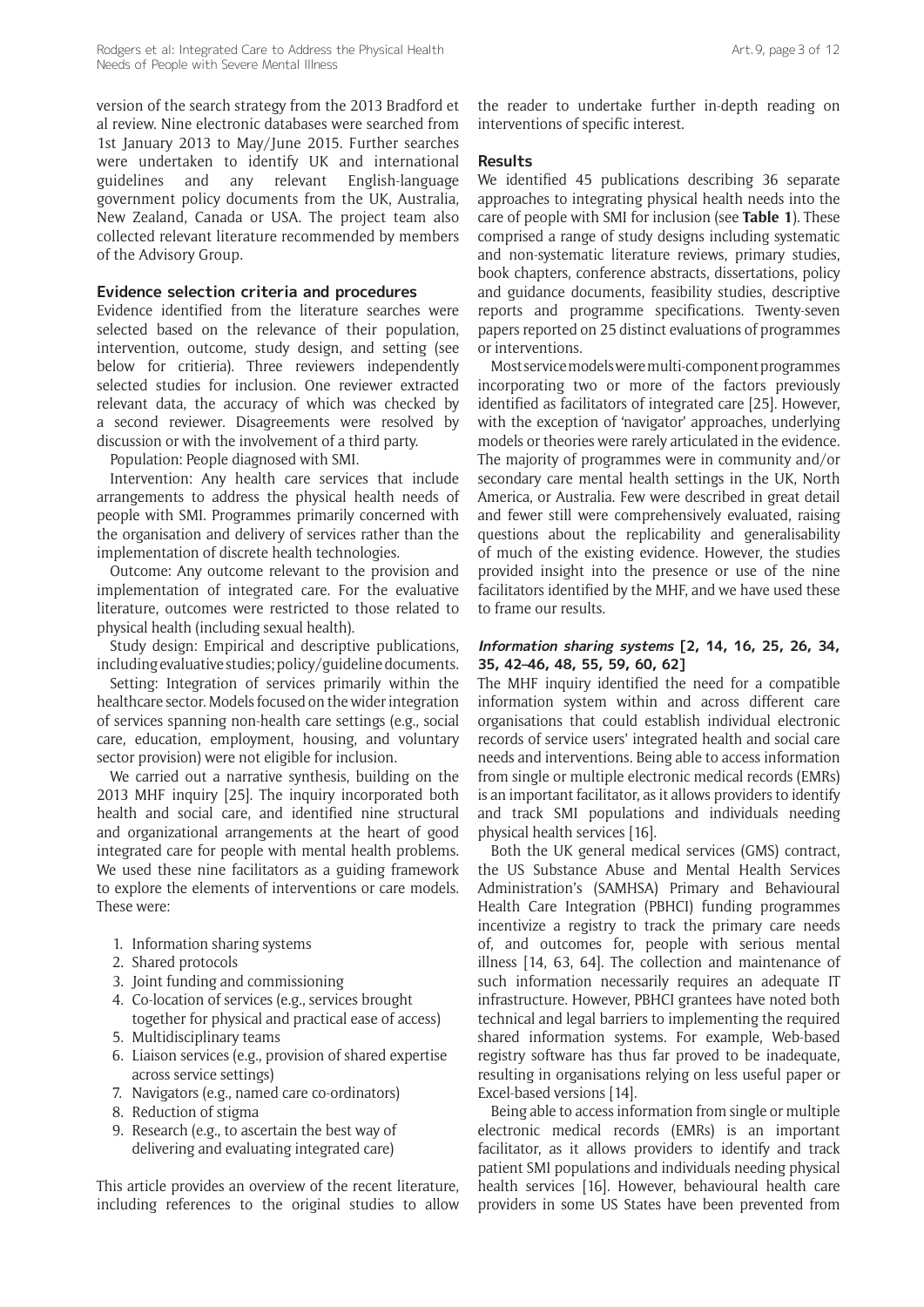|                                       | Evidence<br>type                         | 1. Information<br>systems<br>sharing | protocols<br>2. Shared | commissioning<br>funding and<br>3. Joint | 4. Co-location<br>of services | 5. Multidisciplinary<br>teams | 6. Liaison<br>services | 7. Navigators | 8. Research | 9. Reduction<br>of stigma |  |
|---------------------------------------|------------------------------------------|--------------------------------------|------------------------|------------------------------------------|-------------------------------|-------------------------------|------------------------|---------------|-------------|---------------------------|--|
| Bartels [10]                          | $\sqcup$                                 |                                      |                        |                                          | $\bullet$                     |                               |                        | $\bullet$     |             |                           |  |
| Bellamy [29]                          | $\sqcup$                                 |                                      |                        | $\bullet$                                | $\bullet$                     | $\bullet$                     | $\bullet$              | $\bullet$     |             |                           |  |
| Bradford [26]                         | $\Box$                                   | $\bullet$                            | $\bullet$              | ٠                                        | $\bullet$                     | $\bullet$                     | $\bullet$              |               |             |                           |  |
| Chawstiak [30, 31]                    | $\Box$                                   |                                      |                        |                                          | ٠                             | $\bullet$                     | $\bullet$              |               |             |                           |  |
| Curtis <sup>[32]</sup>                | $\Box$                                   |                                      |                        |                                          | $\bullet$                     | $\bullet$                     |                        |               |             |                           |  |
| De Hert [33]                          | $\mathbf{r}$                             |                                      | $\bullet$              |                                          |                               |                               |                        |               |             |                           |  |
| Department of Health [2]              | $\overline{\phantom{a}}$<br>$\mathbf{r}$ | $\bullet$                            |                        |                                          | $\bullet$                     | $\bullet$                     | $\bullet$              |               |             |                           |  |
| Department of Health [4]              | $\mathbf{r}$                             |                                      |                        | $\bullet$                                |                               | $\bullet$                     |                        |               |             |                           |  |
| Druss [11]                            | $\ensuremath{\mathop{\boxplus}}$         |                                      |                        |                                          | $\bullet$                     | $\bullet$                     | $\bullet$              |               |             |                           |  |
| Greater Manchester CLAHRC<br>[34, 35] | $\sqcup$                                 | ٠                                    | ٠                      |                                          |                               | $\bullet$                     | $\bullet$              | ٠             |             |                           |  |
| Happell [12, 36-38]                   | D, E                                     |                                      |                        |                                          | $\bullet$                     |                               | $\bullet$              | $\bullet$     |             | $\bullet$                 |  |
| Hardy [39]                            | $\Box$                                   |                                      |                        |                                          |                               |                               |                        |               |             |                           |  |
| Jones [40]                            | $\Box$                                   |                                      |                        |                                          |                               |                               |                        | ٠             |             |                           |  |
| Kelly [13] Brekke [41]                | $\Box$                                   |                                      |                        |                                          |                               |                               |                        | $\bullet$     |             | $\bullet$                 |  |
| Kern [14]                             | $\hfill \Box$                            | $\bullet$                            | $\bullet$              | $\bullet$                                | $\bullet$                     | $\bullet$                     | $\bullet$              | $\bullet$     | $\bullet$   | $\bullet$                 |  |
| Kilany [42]                           | $\Box$                                   | ٠                                    | ٠                      | ٠                                        | ٠                             | $\bullet$                     | $\bullet$              | ٠             | $\bullet$   | $\bullet$                 |  |
| Kilbourne [43-46]                     | $\overline{\phantom{a}}$<br>$\Box$       | $\bullet$                            |                        |                                          |                               |                               | $\bullet$              |               |             | $\bullet$                 |  |
| Lee [47]                              | $\Box$                                   |                                      |                        |                                          | ٠                             | $\bullet$                     |                        |               |             |                           |  |
| Maki [48]                             | $\Box$                                   | $\bullet$                            |                        |                                          |                               | $\bullet$                     |                        |               | $\bullet$   |                           |  |
| Mental Health Foundation<br>[25]      | $\Box$                                   | $\bullet$                            | $\bullet$              | ٠                                        | $\bullet$                     | $\bullet$                     | $\bullet$              | $\bullet$     | $\bullet$   | $\bullet$                 |  |
| NHS IQ [49]                           | $\Box$                                   |                                      |                        | $\bullet$                                |                               | $\bullet$                     |                        | ٠             |             | $\bullet$                 |  |
| NHS London [50]                       | $\Box$                                   |                                      | ٠                      |                                          |                               |                               |                        |               |             |                           |  |
|                                       |                                          |                                      |                        |                                          |                               |                               |                        |               |             |                           |  |



(contd.)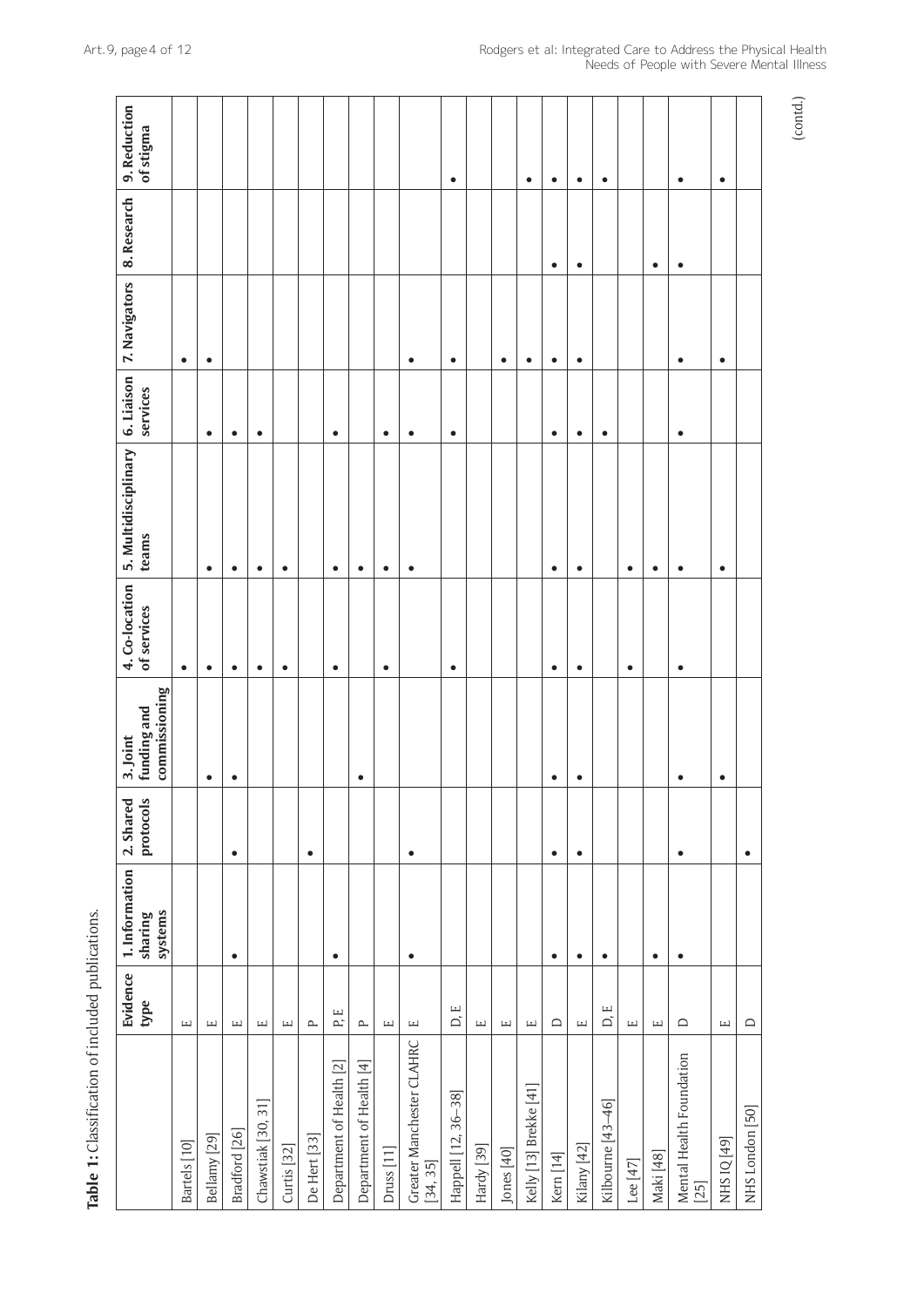|                    | type                  | Evidence   1. Information   2. Shared<br>systems<br>sharing | protocols | commissioning<br>funding and<br>3. Joint | of services | 4. Co-location   5. Multidisciplinary   6. Liaison   7. Navigators   8. Research   9. Reduction<br>teams | services |  | of stigma |
|--------------------|-----------------------|-------------------------------------------------------------|-----------|------------------------------------------|-------------|----------------------------------------------------------------------------------------------------------|----------|--|-----------|
| Nover [15]         | $\Box$                |                                                             |           |                                          |             |                                                                                                          |          |  |           |
| Parks [16]         | ≏                     | $\bullet$                                                   | $\bullet$ |                                          |             |                                                                                                          |          |  |           |
| Pirraglia [51]     | $\Box$                |                                                             |           |                                          |             |                                                                                                          |          |  |           |
| Rubin [52]         | $\boxed{\phantom{1}}$ |                                                             |           |                                          |             |                                                                                                          |          |  |           |
| Shackleford [53]   | $\Box$                |                                                             |           |                                          |             |                                                                                                          |          |  |           |
| Solomon [54]       | ≏                     |                                                             |           |                                          |             |                                                                                                          |          |  |           |
| Stark [55]         | $\Box$                |                                                             |           |                                          |             |                                                                                                          |          |  |           |
| Tallian [56]       | ≏                     |                                                             |           |                                          |             |                                                                                                          |          |  |           |
| Ungar [57]         | ≏                     |                                                             |           |                                          |             |                                                                                                          |          |  |           |
| Vanderlip [58]     | ≏                     |                                                             |           |                                          |             |                                                                                                          |          |  |           |
| Vinas Cabrera [59] | $\Box$                |                                                             |           |                                          |             |                                                                                                          |          |  |           |
| Von Esenwein [60]  | Щ                     |                                                             |           |                                          |             |                                                                                                          |          |  |           |
| Welthagen [61]     | ≏                     |                                                             |           |                                          |             |                                                                                                          |          |  |           |
| Yeomans [62]       | Щ                     |                                                             |           |                                          |             |                                                                                                          |          |  |           |
|                    |                       |                                                             |           |                                          |             |                                                                                                          |          |  |           |

• 1–9 indicates components of the intervention, according to the nine factors of good integrated care.<br>E = Evaluation; P = Policy document; D = Descriptive (non-evaluative) publication. • 1–9 indicates components of the intervention, according to the nine factors of good integrated care.

E = Evaluation; P = Policy document; D = Descriptive (non-evaluative) publication.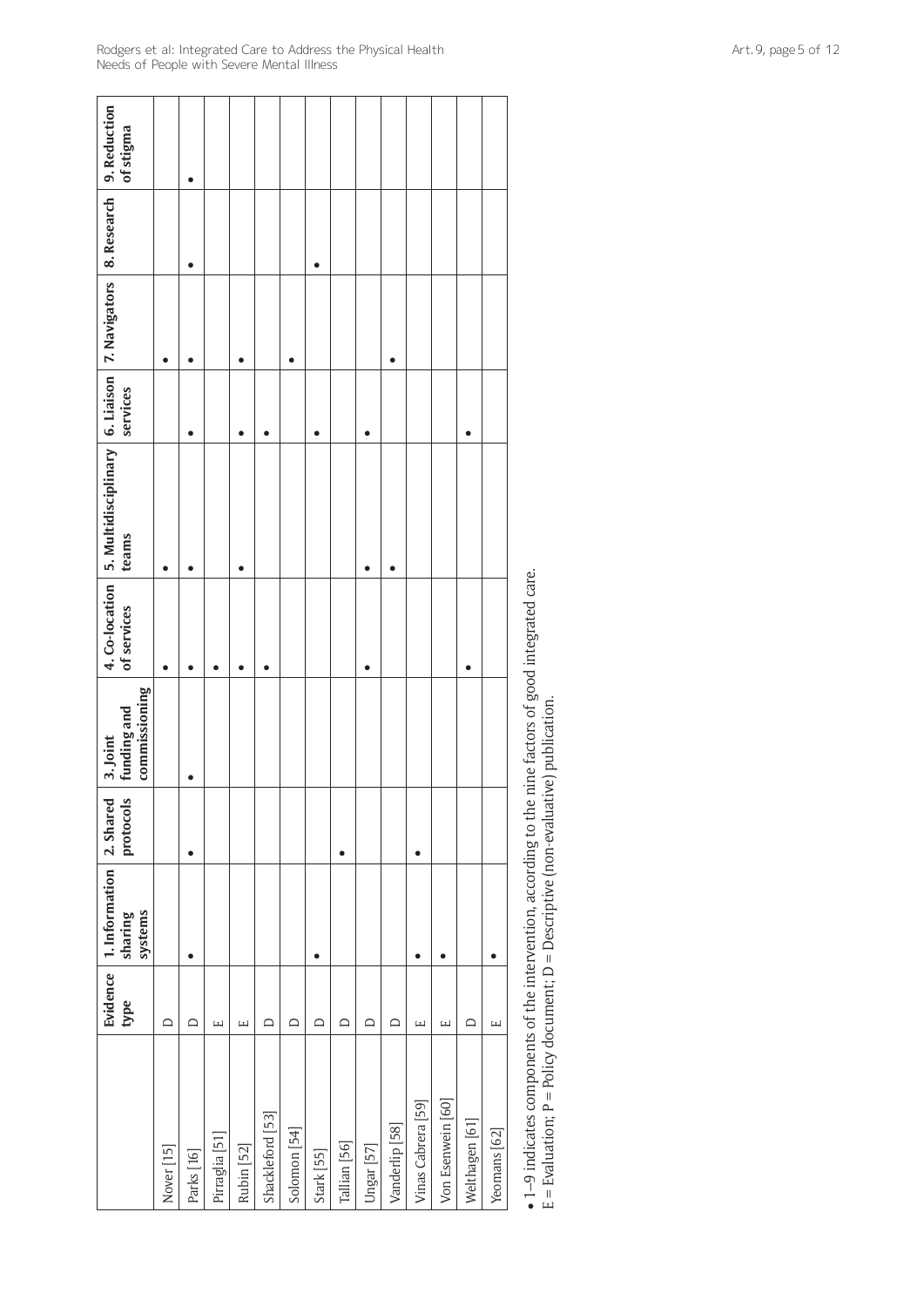being able to share EMRs as a consequence of federal privacy laws regarding drug and alcohol information. Regulatory barriers that limit information exchange between primary and mental health care have been identified as particularly problematic [30]. It is not clear from the published evidence to what extent such barriers have been overcome by self-contained US funding systems, such as the Veterans' Health Administration (VA), where integrated registry and EMR data have been used to target the physical health care needs of people with SMI [11, 26, 43–46].

Some authors have proposed allowing patients to opt-in to release health information into the shared system to overcome medico-legal barriers,[60] though this may raise questions about informed consent, particularly among SMI populations. In the UK, the Data Protection Act (1998) and the Human Rights Act (1998) govern the sharing and confidentiality of health records and the Health and Social Care Information Centre (2013) has produced guidance on handling confidential information [65].

#### **Shared protocols [14, 16, 25, 26, 33–35, 42, 50, 56, 59]**

Shared protocols between two or more organisations, or parts of an organisation, set out the responsibilities of each in delivering an agreed service and/or outcome. The MHF inquiry was broadly supportive of shared protocols within and between the organisations that support people with mental health problems [25]. A major theme to emerge from the more recent literature and from our advisory group was the importance of responsibility and accountability [34, 35]. Two field experts felt that there is currently insufficient clarity about who is responsible for the physical health needs of people with SMI. Both mentioned the physical health care of SMI patients falling to secondary care for first 12 months post-diagnosis, followed by (where clinically appropriate) transfer of responsibility to primary care, in line with the shared care arrangements outlined in published quality standards [66]. However, several advisory group members also mentioned an ongoing lack of clarity and/or disagreement about roles and responsibilities ("Everyone thinks it is someone else's business"). The wider literature suggests that maintaining absolute clarity about who is responsible for each aspect of physical health care is difficult but crucial to the success of integrating physical and mental health care.

Specific protocols have been developed for the assessment and management of the cardiometabolic health in people experiencing psychosis and schizophrenia, [67] [33] though these differ in their recommendations about which care provider should be responsible for longer term monitoring and care coordination.

#### **Joint funding and commissioning [4, 14, 16, 25, 26, 29, 42, 49]**

The MHF inquiry concluded that separate funding streams hinder integrated care, while pooled funding and services commissioned across boundaries increase the likelihood of service users receiving better care [25]. A recent review of 38 schemes that integrated health and social care funds suggested that improved integrated care tends to uncover unmet needs, with total care costs likely to rise. Nevertheless, better integration may still offer value for money if additional costs are offset by improvements in quality of life [68].

Much of the US literature has focused on overcoming funding barriers in the provision of collaborative stepped care. This has recently included the provision of integrated primary care services for people with SMI within Community Mental Health Centre (CMHC) settings, funded through the Substance Abuse and Mental Health Services Administration's (SAMHSA) Primary and Behavioural Health Care Integration (PBHCI) programme. However, alternative administrative arrangements can include global payment systems for physical, mental, and dental care for Medicaid beneficiaries (via coordinated care organisations; CCOs) and self-contained systems (Veterans Health Administration, Department of Defense, private insurers) [11, 14, 26]. While the organization of services may vary across PBHCI grantees, receipt of funding is contingent on CMHCs establishing a formal link with a primary care partner.

Some of the problems noted in the US literature – such as insurance companies refusing to pay for lipid panel orders for patients not taking second-generation antipsychotics [48] – may not be directly relevant to the UK, but such observations highlight how fragmented funding can undermine the implementation of integrated care programmes.

#### **Co-location of services [2, 10–12, 14–16, 25, 26, 29–32, 36–38, 42, 47, 51–53, 57, 61]**

Co-location of primary care and specialist mental health staff could provide significantly improved integration of care for people with mental health problems; but only if the staff understood their roles and responsibilities and worked willingly and collaboratively together [25]. This emphasises that people rather than organisational systems or structures are primarily responsible for the successful integration of care. Much of the published evidence on co-located care identified through this mapping review was concerned with the primary care professionals providing clinics in community or inpatient mental health settings [10, 11, 14, 30, 51, 53, 57, 61]. The literature also highlighted the need for willing, interested, committed and passionate staff [57] plus commitment from leaders and administrators [30]. The need to plan for and provide sufficient physical space for any primary care services to be located in a mental health clinic [14, 15]. and for co-located care sites to be both highly visible and easily accessible (including open access arrangements that allow walk-in care for people with SMI) were also stressed [14, 51].

#### **Multidisciplinary teams [2, 4, 11, 14–16, 25, 26, 29–32, 34, 35, 42, 47–49, 52, 57, 58]**

As acknowledged by the MHF report, the principles of multidisciplinary care are already well established in mental health services. However, although effective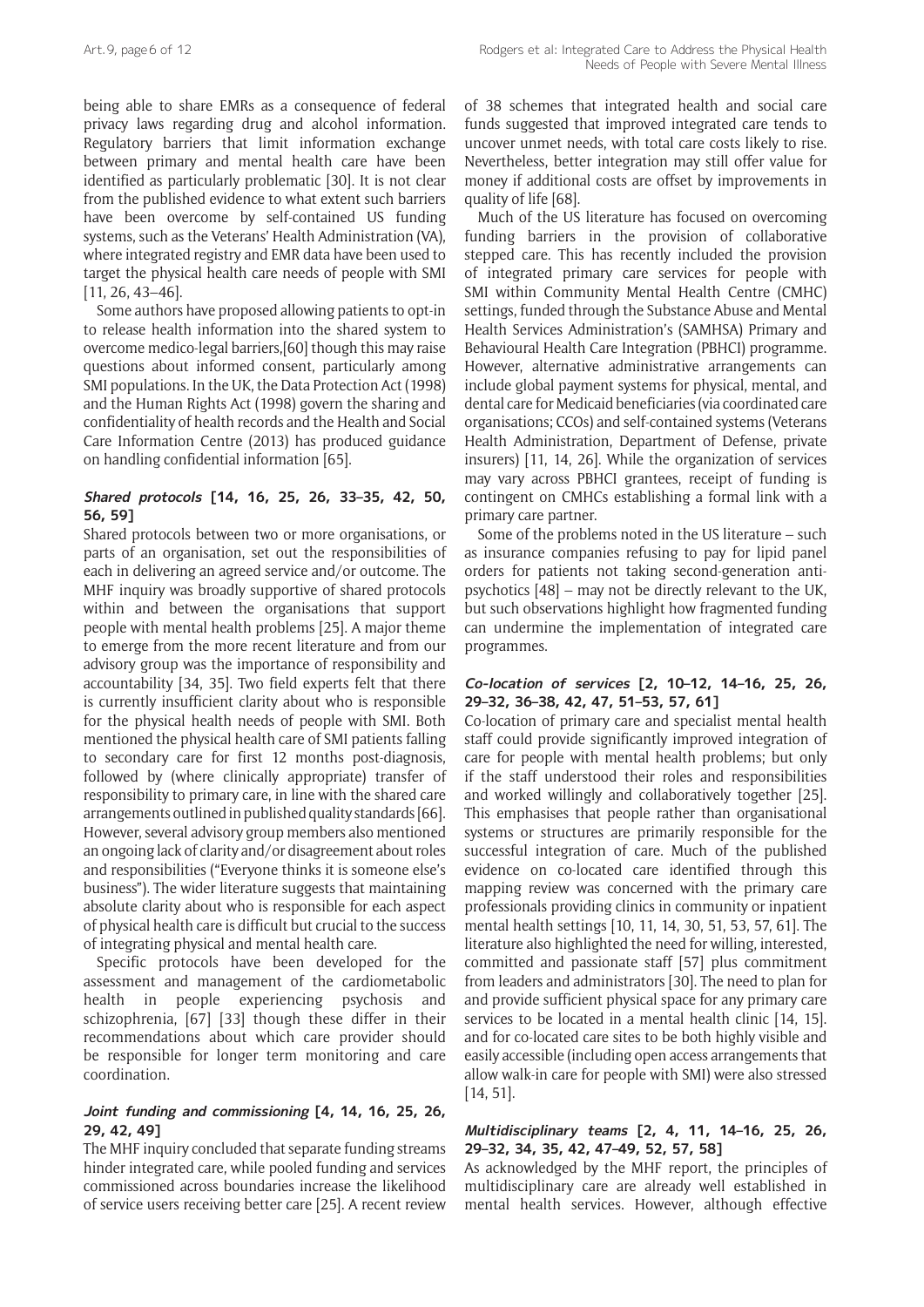communication between multi-agency health professionals has long been acknowledged as necessary to improve the physical health of people with SMI, [2] both field experts and service users told us that communication often remains poor, particularly between primary and secondary care.

One UK pilot study attempted to overcome communication barriers through the work of a Community Physical Health Coordinator (CPHC), who would hold regular multi-disciplinary team meetings with GP practices (involving at least a GP, Practice Manager/Administrator, Practice Nurse/Health Care Assistant) to establish shared care with the local Community Mental Health Team (CMHT). In addition, the CPHC would hold a definitive list of lifestyle services and liaise with Practice Managers and GPs in between MDT meetings [34, 35].

#### **Liaison services [2, 11, 12, 14, 16, 25, 26, 29–31, 34–38, 42–46, 52, 53, 55, 57, 61]**

The MHF inquiry was strongly supportive of the concept of liaison services – both psychiatric liaison services in physical health care settings and physical health care in mental health settings [25]. Advisory group service users told us that they would like to know that there is someone with responsibility for the physical health needs of SMI service users, particularly in the inpatient setting. We also found several published descriptions of primary care clinics or placement of physical health practitioners in inpatient [52, 61] and outpatient [11, 14, 36–38, 53, 57] mental health settings. Field experts also described existing services such as dedicated GP sessions on forensic wards and in-reach specialist diabetes nurses.

#### **Navigators [10, 12–16, 25, 29, 34–38, 40–42, 49, 52, 54, 58]**

The MHF inquiry supported the principle of a single named individual to help people navigate their way through complex health and social care systems [25]. However, while the advisory group suggested that continuity of care is particularly important for the SMI population, they said it is becoming increasingly rare within primary care. In response to this, further care models have incorporated a 'navigator' role. While navigators or care coordinators are generally implemented to negotiate the boundaries between health, social care, education, and housing sectors, this role can be just as important for helping people with SMI negotiate boundaries *within* heath care, between physical and mental health services, or between primary and secondary care [13, 29, 34, 35, 41, 54].

Service users raised questions about the extent to which navigators should engage in advocacy for patients, particularly when dealing with services less accustomed to SMI (e.g., when people with SMI have dental care withdrawn due to missed appointments). One study reported specialist 'Care Coordinators' having insufficient authority to exert control over other care professionals to ensure care is properly integrated [69].

**Reduction of stigma [12–14, 16, 25, 36–38, 41–46, 49]** Both service users and field experts from our advisory group reported that GPs and non-mental health specialists can appear reluctant to tackle severe mental illness. Some attributed this to the perception that the SMI population can be "troublesome" or excessively difficult to deal with, generally because of non-attendance of appointments and non-compliance with treatment advice. The MHF inquiry focused on the importance of education and training in mental health issues for the public and healthcare workforce [25]. The recent published literature has noted that primary care practitioners may be uncomfortable about and find it difficult to deal with the complexity and/or the slow pace of working with people SMI, relative to the wider primary care population [14]. A major concern raised both in the literature and among the advisory group was 'diagnostic overshadowing', whereby signs and symptoms of physical illness can be misattributed to severe mental illness, leading to under-diagnosis and mistreatment of the physical condition.

#### **Research [14, 16, 25, 42, 48, 55]**

The MHF inquiry called for more research into how best to support people with complex, co-morbid needs that addresses both the effectiveness and economic assessment of integrated care models [25]. However, most of the programmes identified through our update searches and contact with field experts have either not been evaluated, or only evaluated on a small-scale within a local context.

#### **Discussion**

While our mapping review was focused on integrated care initiatives addressing the physical health needs of people with SMI when they enter mental health services, the themes emerging from the literature and advisory group consultations touched on concerns about continuity of care more broadly [70].

There is broad agreement about what needs to be done to improve the physical health of people with SMI, but not about who should be responsible, particularly within multidisciplinary teams involved in the co-ordination and provision of mental health services. Simply having an appropriate skill mix within a team is not a sufficient guarantee of integrated care. Within multidisciplinary teams, there must be clarity about the specific aspects of care for which individuals in the team are responsible and accountable, supported by effective communication between team members. Poor communication within teams and between providers might give rise to missed opportunities to intervene when needed.

Shared protocols, joint action plans and decision support tools may assist by clarifying responsibilities and supporting record keeping and communication across boundaries. Organisational incentives alone are likely to be inadequate unless professionals have the appropriate knowledge, skills, resources, and environment to work in. Instead, in order to assign responsibility, various 'navigator' models have been developed, in which a single professional takes primary responsibility for co-ordinating care across multiple settings. However, the handful of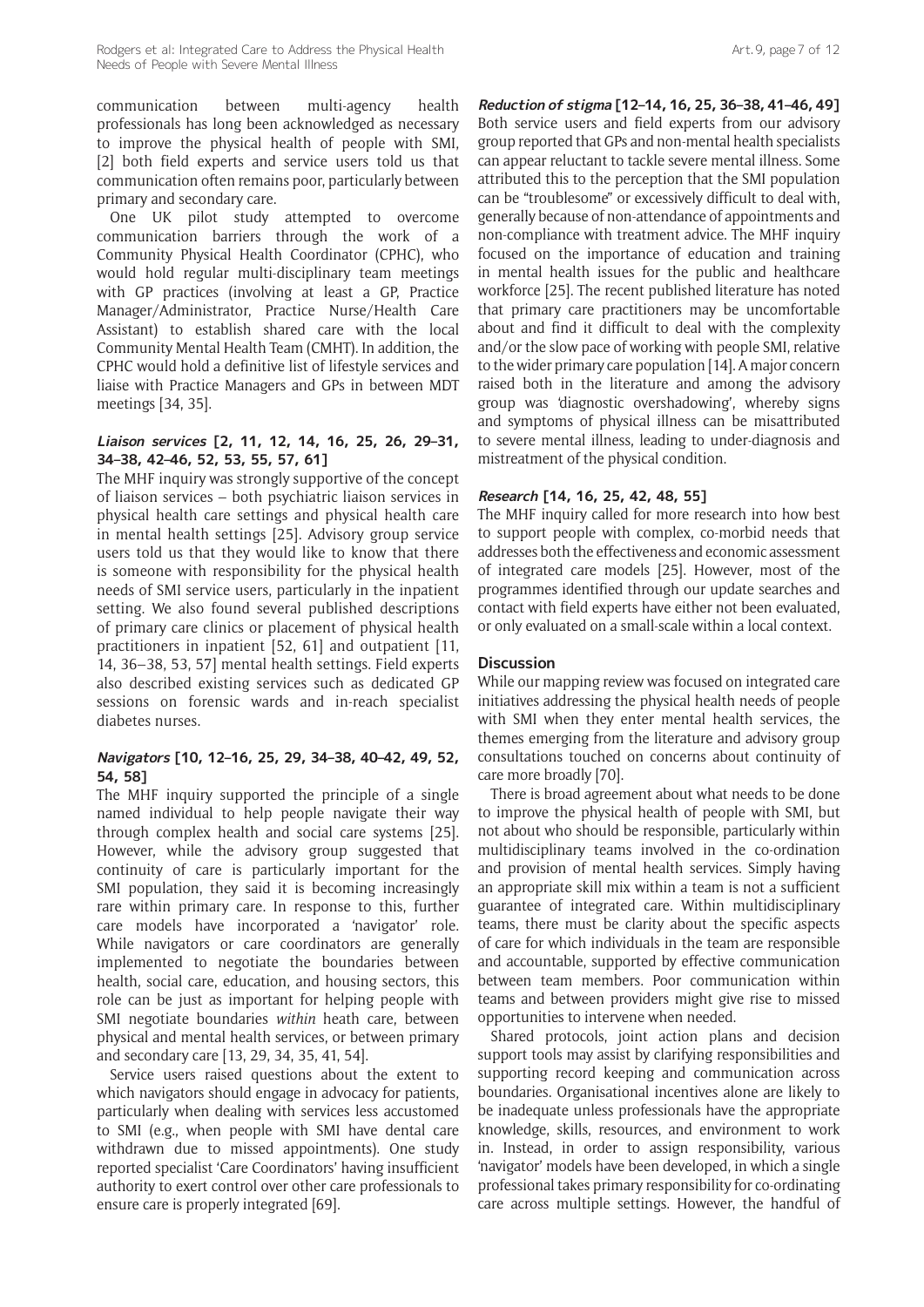evaluations of these models tended to be superficial, with little clarity about implementation. That said, the available evidence suggests that any individual tasked with co-ordinating care needs to be empowered with the authority to influence other care professionals.

A fundamental requirement for successful integration of physical and mental health care is having the people with the appropriate skills and attitudes to deliver those services. Therefore, any planned structural changes should consider the likely impact on the attitudes, skills and behaviours of the people interacting within and across health organisations, be they health professionals or service users. Many factors identified as facilitators either empowered individuals and/or minimised the effort needed for individuals to provide and access integrated services.

Mental health professionals who avoid physical health actions through a lack of confidence in their own skills may be empowered through targeted training and greater clarity about their responsibilities in relation to physical health. Care co-ordinators/navigators may have an empowerment role by providing advocacy for service users with SMI in certain settings, and might benefit from greater formal authority over care integration. All health professionals need time for training and to collaborate on patient care, which can be difficult in clinical settings with heavy caseloads. Management commitment to protect time and resources for such activities has been raised as a worthwhile investment.

Integrated information systems and individual electronic records are seen as key to good integrated care but have yet to be properly implemented due to various technical, legal, and organizational barriers. However, these remain the most promising means of simplifying communication and collaboration among professionals across multiple services.

The literature also mentions simple measures such as informal referral procedures, high visibility of service locations, and open access arrangements as facilitators of physical health clinics for people with SMI in mental health settings. However, evaluation or wider dissemination of these local innovations was uncommon.

The Advisory Group described several ways in which the existing organization of services, and often unconscious assumptions, attitudes, and behaviours of health care staff, can be stigmatizing to people with SMI, leading to inattention to their physical and sexual health needs. They also highlighted the need for improved appointment booking arrangements for patients with SMI and the need to make mental health inpatient environments more conducive to good physical health. Greater prioritization of such health needs should be embedded in the culture and environment of mental health services. This will require clear strategic leadership and commitment from staff at all levels, backed by appropriate funding arrangements.

#### **Conclusion**

The literature identified in this mapping review was restricted in volume, and few of the identified examples were described in great detail and fewer still were evaluated, raising questions about the replicability and generalisability of much of the existing evidence. A lack of evaluation and dissemination of local innovations makes it difficult for lessons learned locally to be shared across institutions and the wider health service.

Our approach was pragmatic and iterative in nature. Inevitably the process was less exhaustive and the outputs somewhat less detailed than might be expected from a full systematic review. Very few of the interventions described in the literature had any explicit theoretical basis, although aspects of this literature could be interpreted in light of existing theories of behaviour change. There might be an argument for undertaking a more interpretivist approach to exploring this literature. Such an investigation was outside the scope and resources of this mapping review.

Despite these limitations, some common themes did emerge from the evidence. Efforts to improve the physical health care of people with SMI should empower people (staff and service users) and help remove everyday barriers to delivering and accessing integrated care. In particular, the lack of confidence among many mental health practitioners about their own physical health care skills – and the need for training to address this – was raised by several respondents. Care co-ordinators/ navigators may have an empowerment role by providing advocacy for service users in certain settings, and might themselves benefit from greater formal authority over care integration. All health professionals will need time to undergo training and to collaborate on patient care, which can be difficult in clinical settings with heavy caseloads. Management commitment to protect time and (where necessary) resources for such activities has been raised as a potentially worthwhile investment.

There is a need for improved communication between professionals and better information technology to support them, greater clarity about who is responsible and accountable for physical health care (such as cardiovascular monitoring), and awareness of the effects of mental health-related stigmatisation on the wider culture and environment in which services are delivered.

In 2013, the Mental Health Foundation concluded that good integrated care appears to be the exception rather than the norm, with isolated pockets of good practice, but overall dissatisfaction with progress being made overall. Our Advisory Group field experts gave the impression that this remained the state of affairs in 2015, describing a small number of high-profile programmes to address the physical health needs of people with SMI.

Ideally, future evaluations should be on a larger scale and use meaningful, validated and generalizable measures of success. In particular, evaluations need to be clear about which outcomes, facilitators, and barriers are likely to be context-specific and which might be generalisable. Wherever possible, service users should be involved in the design, conduct, and evaluation of programmes. For example, service users on our advisory panel identified scope for: improved appointment booking arrangements for patients with SMI; making mental health inpatient environments more conducive to good physical health; and greater attention to the sexual health of people with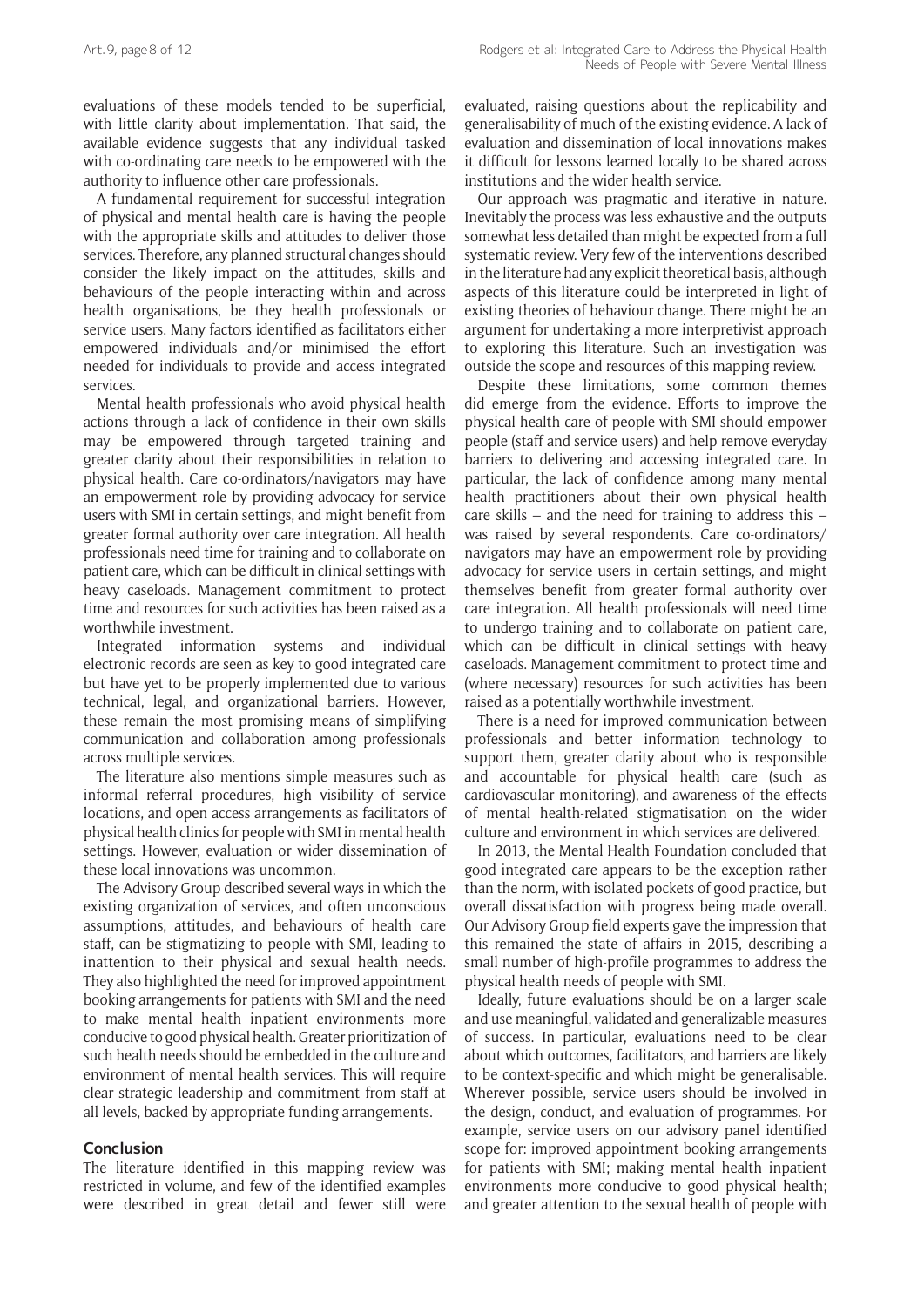SMI. These concerns have received very little attention in the recent literature. There is scope for additional research on understanding why efforts to integrate physical health care needs for people with SMI succeed or fail, using qualitative or mixed-method techniques.

#### **Reviewers**

**Dr Liz Gould,** Manager, Integrated Care Implementation, NSW Ministry of Health, Australia.

**Peter McGeorge QSO, MB ChB, FRANZCP,** Conjoint Associate Professor at Universities NSW and Notre Dame, Senior Associate International Foundation for Integrated Care (IFIC), Australia.

#### **Competing Interests**

The authors have no competing interests to declare.

#### **References**

- 1. **National Institute for Health and Care Excellence.** Guideline scope. Severe mental illness and substance misuse (dual diagnosis): community health and social care services. London: National Institute for Health and Care Excellence; 2015.
- 2. **Department of Health.** Choosing health: supporting the physical needs of people with severe mental illness – commissioning framework. London: Department of Health; 2006.
- 3. **Druss, B, Zhao, L, Von Esenwein, S, Morrato, E** and **Marcus, S.** Understanding excess mortality in persons with mental illness: 17-year follow up of a nationally representative US survey. *Medical Care*, 2011; 49(6): 599–604. DOI: [https://doi.](https://doi.org/10.1097/MLR.0b013e31820bf86e) [org/10.1097/MLR.0b013e31820bf86e](https://doi.org/10.1097/MLR.0b013e31820bf86e)
- 4. **Social Care Local Government and Care Partnership Directorate.** Closing the gap: priorities for essential change in mental health. London: Department of Health; 2014.
- 5. **NHS England.** Five year forward view: NHS England. 2014. Available from: [http://www.england.nhs.uk/](http://www.england.nhs.uk/wp-content/uploads/2014/10/5yfv-web.pdf) [wp-content/uploads/2014/10/5yfv-web.pdf](http://www.england.nhs.uk/wp-content/uploads/2014/10/5yfv-web.pdf).
- 6. **World Health Organisation.** Integrating mental health services into primary health care. Geneva: WHO; 2007. Available from: [http://www.who.int/](http://www.who.int/mental_health/policy/services/3_MHintoPHC_Infosheet.pdf) [mental\\_health/policy/services/3\\_MHintoPHC\\_](http://www.who.int/mental_health/policy/services/3_MHintoPHC_Infosheet.pdf) [Infosheet.pdf.](http://www.who.int/mental_health/policy/services/3_MHintoPHC_Infosheet.pdf)
- 7. **Croze, C.** Healthcare integration in the era of the Affordable Care Act. Washington DC: Association for Behavioral Health and Wellness; 2015. Available from: [http://www.integration.samhsa.gov/integrated](http://www.integration.samhsa.gov/integrated-care-models/Healthcare_Integration_In_the_Era_of_ACA.pdf)[care-models/Healthcare\\_Integration\\_In\\_the\\_Era\\_](http://www.integration.samhsa.gov/integrated-care-models/Healthcare_Integration_In_the_Era_of_ACA.pdf) [of\\_ACA.pdf](http://www.integration.samhsa.gov/integrated-care-models/Healthcare_Integration_In_the_Era_of_ACA.pdf).
- 8. **Royal College of Nursing.** Modernising the care programme approach. A policy booklet. London: Royal College of Nursing; 2013.
- 9. **Department of Health.** National service framework for mental health. London: Department of Health; 1999.
- 10. **Bartels, SJ, Pratt, SI, Mueser, KT, Naslund, JA, Wolfe, RS, Santos, M, Xie, H** and **Riera, EG.** Integrated IMR for psychiatric and general medical

illness for adults aged 50 or older with serious mental illness. *Psychiatric Services*, 2014; 65(3): 330–7. DOI: <https://doi.org/10.1176/appi.ps.201300023>

- 11. **Druss, BG, Rohrbaugh, RM, Levinson, CM** and **Rosenheck, RA.** Integrated medical care for patients with serious psychiatric illness. *Archives of General Psychiatry*, 2001; 58: 861–68. DOI: [https://](https://doi.org/10.1001/archpsyc.58.9.861) [doi.org/10.1001/archpsyc.58.9.861](https://doi.org/10.1001/archpsyc.58.9.861)
- 12. **Happell, B, Platania-Phung, C** and **Scott, D.** Mental Health Nurse Incentive Program: facilitating physical health care for people with mental illness? *International Journal of Mental Health Nursing*, 2013; 22(5): 399–408. DOI: [https://doi.org/10.1111/](https://doi.org/10.1111/inm.12006) [inm.12006](https://doi.org/10.1111/inm.12006)
- 13. **Kelly, E, Fulginiti, A, Pahwa, R, Tallen, L, Duan, L** and **Brekke, JS.** A pilot test of a peer navigator intervention for improving the health of individuals with serious mental illness. *Community Mental Health Journal*, 2014; 50(4): 435–46. DOI: [https://](https://doi.org/10.1007/s10597-013-9616-4) [doi.org/10.1007/s10597-013-9616-4](https://doi.org/10.1007/s10597-013-9616-4)
- 14. **Kern, JS.** Providing primary care in behavioral health settings. In: Raney, LE, (ed.). *Integrated care: working at the interface of primary care and behavioral health*. Arlington, VA, US: American Psychiatric Publishing, Inc.; 2015; 169–91.
- 15. **Nover, CH.** Implementing a mental health and primary care partnership program in Placer County, California. *Social Work in Health Care*, 2014; 53(2): 156–82. DOI: [https://doi.org/10.1080/00981389.2](https://doi.org/10.1080/00981389.2013.864378) [013.864378](https://doi.org/10.1080/00981389.2013.864378)
- 16. **Parks, J.** Behavioral health homes. In: Raney, LE (ed.). *Integrated care: working at the interface of primary care and behavioral health*, 2015; 193–216. Arlington, VA, US: American Psychiatric Publishing, Inc.
- 17. **Smith, S, Yeomans, D, Bushe, CJP, Eriksson, C, Harrison, T, Holmes, R, Mynors-Wallis, L, Oatway, H** and **Sullivan, G.** A well-being programme in severe mental illness. Reducing risk for physical ill-health: a post-programme service evaluation at 2 years. *European Psychiatry*, 2007; 22(7): 413–18. DOI: <https://doi.org/10.1016/j.eurpsy.2007.07.002>
- 18. **Eldridge, D, Dawber, N** and **Gray, R.** A wellbeing support program for patients with severe mental illness: a service evaluation. *BMC Psychiatry*, 2011; 11: 46. DOI: [https://doi.org/](https://doi.org/10.1186/1471-244X-11-46) [10.1186/1471-244X-11-46](https://doi.org/10.1186/1471-244X-11-46)
- 19. **National Institute for Health and Care Excellence.** Psychosis and schizophrenia in adults: treatment and management. *NICE guidelines [CG178]*. London: National Institute for Health and Care Excellence; 2014.
- 20. **National Institute for Health and Care Excellence.** Psychosis and schizophrenia in children and young people: Recognition and management. *NICE guidelines [CG155]*. London: National Institute for Health and Care Excellence; 2013.
- 21. **National Collaborating Centre for Mental**  Health. Borderline personality disorder: treamtment and managememt. *The NICE guideline*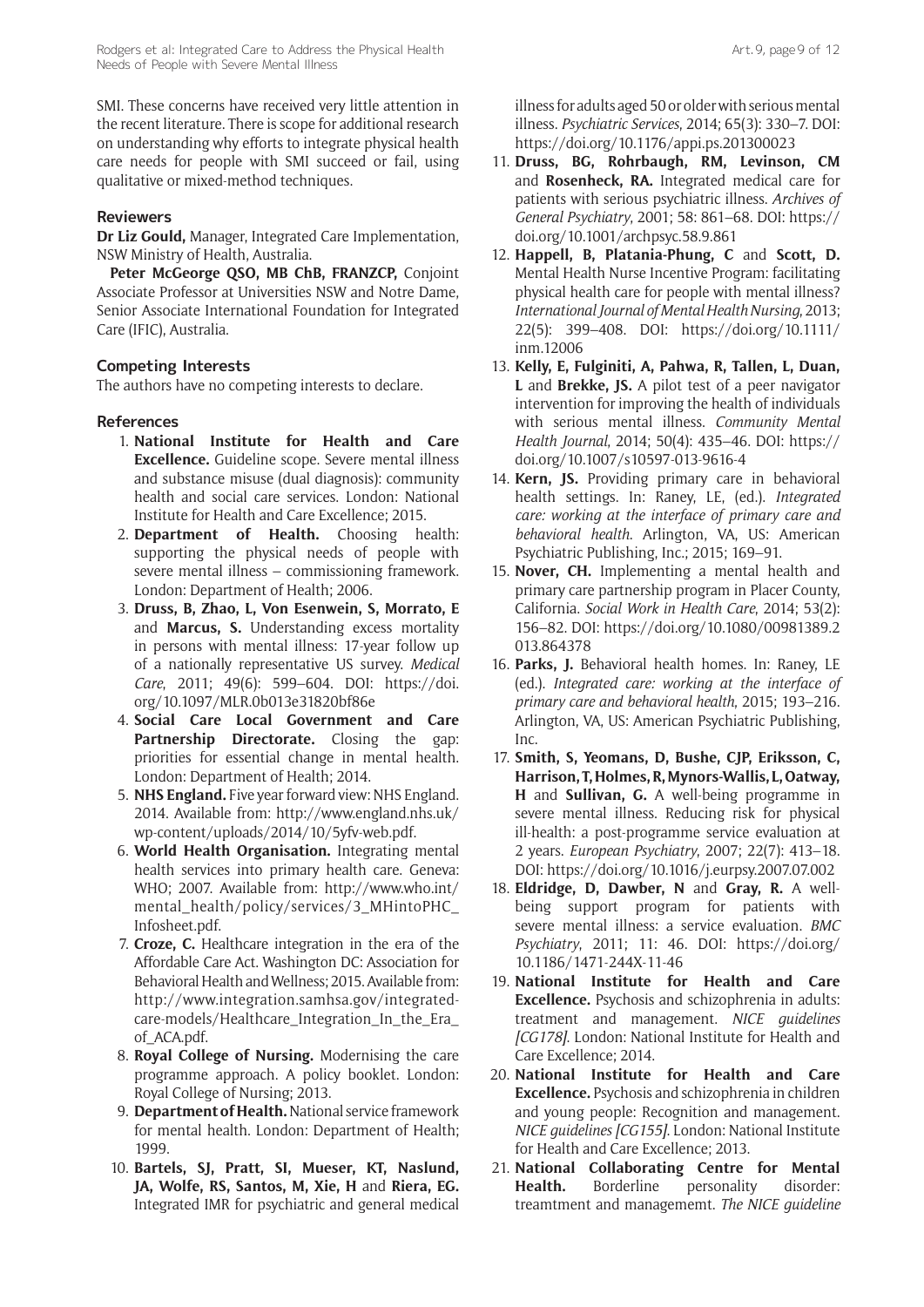*on treatment and management*. London: The British Psychological Society and the Royal College of Psychiatrists; 2009.

- 22. **National Institute for Health and Care Excellence.** Psychosis with coexisting substance misuse: assessment and management in adults and young people. *NICE guideline [CG120]*. London: National Institute for Health and Care Excellence; 2011.
- 23. **NHS England.** Commissioning for quality and innovation (CQUIN): 2014/15 guidance. Leeds: NHS England; 2014.
- 24. **National Institute for Health and Care Excellence.** NICE announces new indicators for improving care in general practice. [webpage on the internet]. [cited 2015 September 10]; 2015. Available from: [https://www.nice.org.uk/news/](https://www.nice.org.uk/news/press-and-media/nice-announces-new-indicators-for-improving-care-in-general-practice) [press-and-media/nice-announces-new-indicators](https://www.nice.org.uk/news/press-and-media/nice-announces-new-indicators-for-improving-care-in-general-practice)[for-improving-care-in-general-practice](https://www.nice.org.uk/news/press-and-media/nice-announces-new-indicators-for-improving-care-in-general-practice).
- 25. **Mental Health Foundation.** Crossing boundaries. Improving integrated care for people with mental health problems. London: Mental Health Foundation; 2013.
- 26. **Bradford, DW, Cunningham, NT, Slubicki, MN, McDuffie, JR, Kilbourne, AM, Nagi, A** and **Williams, JW.** An evidence synthesis of care models to improve general medical outcomes for individuals with serious mental illness: A systematic review. *Journal of Clinical Psychiatry*, 2013; 74(8): e754–e64. DOI: <https://doi.org/10.4088/JCP.12r07666>
- 27. **Royal College of Psychiatrists.** Information about what Psychiatric Liaison Teams do. [webpage on the internet]. [cited 2016 Nov 21]; Available from: [http://www.rcpsych.ac.uk/workinpsychiatry/](http://www.rcpsych.ac.uk/workinpsychiatry/qualityimprovement/ccqiprojects/liaisonpsychiatry/plan/informationforserviceusers/psychiatricliaisonteams.aspx) [qualityimprovement/ccqiprojects/](http://www.rcpsych.ac.uk/workinpsychiatry/qualityimprovement/ccqiprojects/liaisonpsychiatry/plan/informationforserviceusers/psychiatricliaisonteams.aspx) [liaisonpsychiatry/plan/informationforservice](http://www.rcpsych.ac.uk/workinpsychiatry/qualityimprovement/ccqiprojects/liaisonpsychiatry/plan/informationforserviceusers/psychiatricliaisonteams.aspx) [users/psychiatricliaisonteams.aspx.](http://www.rcpsych.ac.uk/workinpsychiatry/qualityimprovement/ccqiprojects/liaisonpsychiatry/plan/informationforserviceusers/psychiatricliaisonteams.aspx)
- 28. **Rodgers, M, Dalton, J, Harden, M, Street, A, Parker, G** and **Eastwood, A.** Integrated care to address the physical health needs of people with severe mental illness: a rapid review. *Health Serv Deliv Res*, 2016; 4(13).
- 29. **Yale University.** Project wellness enhancement: increasing health care choice and outcomes for people with mental illness. [webpage on the internet]. [cited 2015 June 3]: 2014. Available from: <http://ClinicalTrials.gov/show/NCT02263742>.
- 30. **Chwastiak, L, Vanderlip, E** and **Katon, W.** Treating complexity: collaborative care for multiple chronic conditions. *International Review of Psychiatry*, 2014; 26(6): 638–47. DOI: [https://doi.org/10.3109/0954](https://doi.org/10.3109/09540261.2014.969689) [0261.2014.969689](https://doi.org/10.3109/09540261.2014.969689)
- 31. **University of Washington.** TEAMcare for diabetes in mental health centers. [webpage on the internet]. [cited 2015 June 3]; 2013. Available from: [http://](http://ClinicalTrials.gov/show/NCT02011529) [ClinicalTrials.gov/show/NCT02011529.](http://ClinicalTrials.gov/show/NCT02011529)
- 32. **Curtis, J, Watkins, A, Rosenbaum, S, Teasdale, S, Kalucy, M, Samaras, K** and **Ward, PB.** Evaluating an individualized lifestyle and life skills intervention to prevent antipsychotic-induced weight gain

in first-episode psychosis. *Early Intervention in Psychiatry*, 2015: DOI: [https://doi.org/10.1111/](https://doi.org/10.1111/eip.12230) [eip.12230](https://doi.org/10.1111/eip.12230)

- 33. **De Hert, M, Dekker, JM, Wood, D, Kahl, KG** and **Moller, H-J.** Cardiovascular disease and diabetes in people with severe mental illness. *Revista de Psiquiatria y Salud Mental*, 2009; 2(1): 49–59. DOI: [https://doi.org/10.1016/S2173-5050\(09\)70031-7](https://doi.org/10.1016/S2173-5050(09)70031-7)
- 34. **NHS NIHR Collaboration for Leadership in Applied Health Research and Care (CLAHRC) for Greater Manchester.** Improving the physical health care of people with severe and enduring mental illness. *Manchester Mental Health and Social Care Trust pilot project evaluation report*. Salford: Salford Royal NHS Foundation Trust; 2013.
- 35. **NHS NIHR Collaboration for Leadership in Applied Health Research and Care (CLAHRC) for Greater Manchester.** Improving the physical health care of people with severe and enduring mental illness. *Community physical health co-ordinator and multi-disciplinary team meeting guidance document*. Salford: Salford Royal NHS Foundation; 2013.
- 36. **Happell, B, Platania-Phung, C, Stanton, R** and **Millar, F.** Exploring the views of nurses on the cardiometabolic health nurse in mental health services in Australia. *Issues in Mental Health Nursing*, 2015; 36(2): 135–44. DOI: [https://doi.org/10.3109/](https://doi.org/10.3109/01612840.2014.901449) [01612840.2014.901449](https://doi.org/10.3109/01612840.2014.901449)
- 37. **Happell, B, Stanton, R, Hoey, W** and **Scott, D.** Cardiometabolic health nursing to improve health and primary care access in community mental health consumers: baseline physical health outcomes from a randomised controlled trial. *Issues in Mental Health Nursing*, 2014; 35(2): 114–21. DOI: <https://doi.org/10.3109/01612840.2013.842619>
- 38. **Happell, B, Stanton, R, Hoey, W** and **Scott, D.** Cardiometabolic health nursing to improve health and primary care access in community mental health consumers: Protocol for a randomised controlled trial. *International Journal of Nursing Studies*, 2014; 51(2): 236–42. DOI: [https://doi.org/10.1016/j.](https://doi.org/10.1016/j.ijnurstu.2013.06.004) [ijnurstu.2013.06.004](https://doi.org/10.1016/j.ijnurstu.2013.06.004)
- 39. **Hardy, S, Hinks, P** and **Gray, R.** Does training practice nurses to carry out physical health checks for people with severe mental illness increase the level of screening for cardiovascular risk? *International Journal of Social Psychiatry*, 2014; 60(3): 236–42. DOI:<https://doi.org/10.1177/0020764013483721>
- 40. **Jones, H, Adams, C, Clifton, A, Callaghan, P, Liddle, P, Buchanan, H** and **Aggarwal, V.** An oral health intervention for people with serious mental illness (three shires early intervention dental trial): study protocol for a randomised controlled trial. *Trials*, 2013; 14: 158. DOI: [https://doi.](https://doi.org/10.1186/1745-6215-14-158) [org/10.1186/1745-6215-14-158](https://doi.org/10.1186/1745-6215-14-158)
- 41. **Brekke, JS, Siantz, E, Pahwa, R, Kelly, E, Tallen, L** and **Fulginiti, A.** Reducing health disparities for people with serious mental illness: Development and feasibility of a peer health navigation intervention. *Best Practices in Mental Health*, 2013; 9(1): 62–82.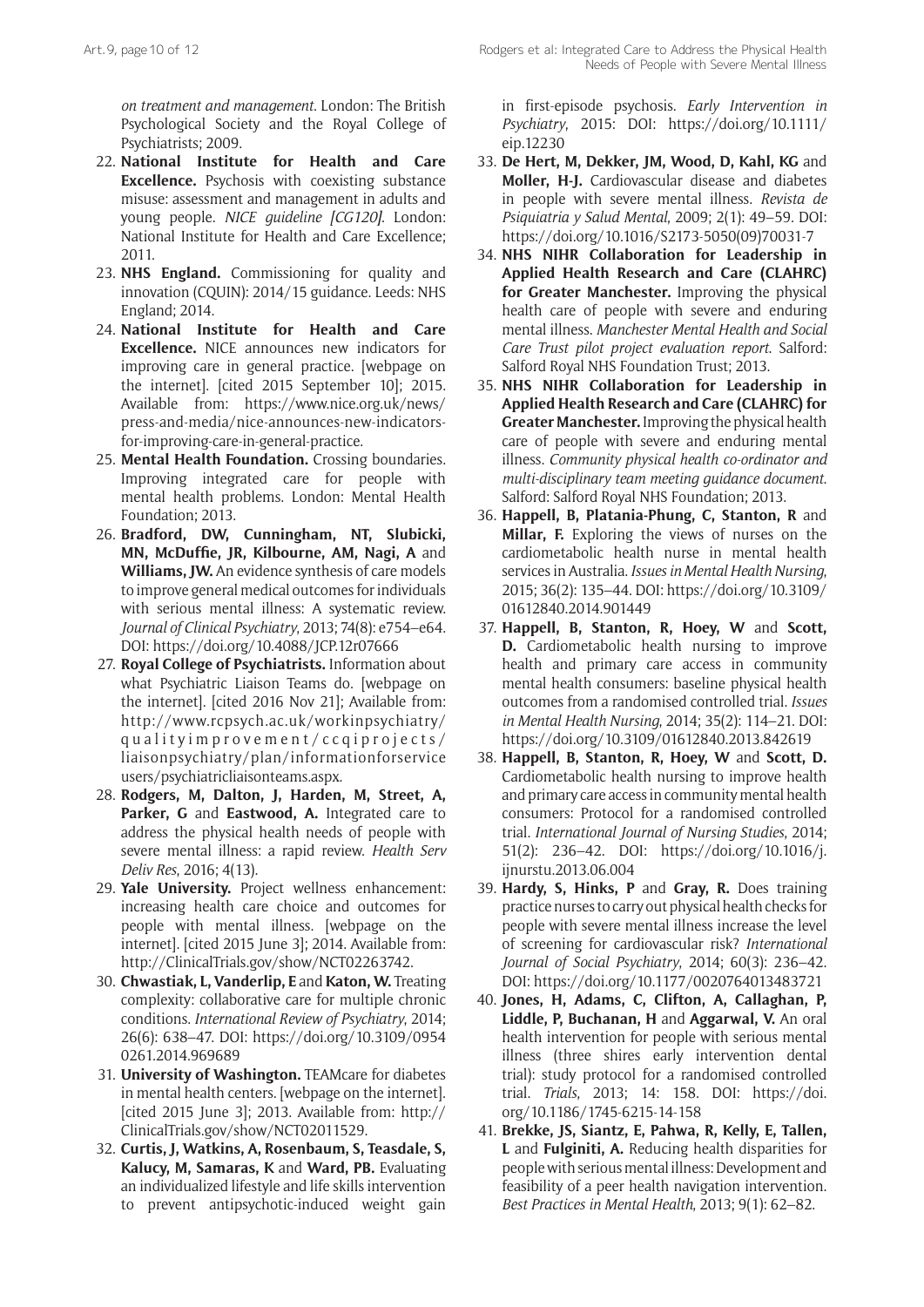- 42. **Kilany, M.** Patient-centered medical homes for patients with severe mental illness: Utilization and quality of care variation in rural and urban areas. United States, North Carolina: The University of North Carolina at Chapel Hill; 2015.
- 43. **Kilbourne, A.** Cross-diagnosis collaborative care program for patients with mood disorders from the U.S. National network of depression centers. *Bipolar Disorders*, 2013; 15(Suppl 1): 11. DOI: [https://doi.](https://doi.org/10.1111/bdi.12079) [org/10.1111/bdi.12079](https://doi.org/10.1111/bdi.12079)
- 44. **Kilbourne, AM, Bramlet, M, Barbaresso, MM, Nord, KM, Goodrich, DE, Lai, Z, Post, EP, Almirall, D, Verchinina, L, Duffy, SA** and **Bauer, MS.** SMI life goals: description of a randomized trial of a collaborative care model to improve outcomes for persons with serious mental illness. *Contemporary Clinical Trials*, 2014; 39(1): 74–85. DOI: [https://doi.](https://doi.org/10.1016/j.cct.2014.07.007) [org/10.1016/j.cct.2014.07.007](https://doi.org/10.1016/j.cct.2014.07.007)
- 45. **Kilbourne, AM, Goodrich, DE, Lai, Z, Clogston, J, Waxmonsky, J** and **Bauer, MS.** Randomized controlled pilot study of Life Goals Collaborative Care for patients with bipolar disorder and cardiovascular disease risk from community-based preactices. *Psychiatric Services*, 2012; 63(12): 1234–8. DOI: [https://doi.org/10.1176/appi.](https://doi.org/10.1176/appi.ps.201100528) [ps.201100528](https://doi.org/10.1176/appi.ps.201100528)
- 46. **Kilbourne, AM, Goodrich, DE, Lai, Z, Post, EP, Schumacher, K, Nord, KM, Bramlet, M, Chermack, S, Bialy, D** and **Bauer, MS.** Randomized controlled trial to reduce cardiovascular disease risk for patients with bipolar disorder: The Self-Management Addressing Heart Risk Trial (SMAHRT). *Journal of Clinical Psychiatry*, 2013; 74(7): e655–62. DOI:<https://doi.org/10.4088/JCP.12m08082>
- 47. **Lee, WK.** [Outcome for patients with severe mental illnesses participating in a district-based risk-needdriven personalised care programme using case management approach]. *East Asian Archives of Psychiatry*, 2010; 20(4): 33–34.
- 48. **Maki, M** and **Bjorklund, P.** Improving cardiovascular disease screening in community mental health centers. *Perspectives in Psychiatric Care*, 2013; 49(3): 179–86. DOI: [https://doi.](https://doi.org/10.1111/j.1744-6163.2012.00348.x) [org/10.1111/j.1744-6163.2012.00348.x](https://doi.org/10.1111/j.1744-6163.2012.00348.x)
- 49. **NHS Improving Quality.** Living longer lives case study. SHAPE (Supporting Health and Promoting Exercise). Leeds: NHS Improving Quality; 2014.
- 50. **NHS London Health Programmes.** Mental health models of care for London. London: NHS London Health Programmes; 2011.
- 51. **Pirraglia, PA, Rowland, E, Wu, WC, Taveira, TH, Cohen, LB, Friedmann, PD** and **O'Toole, TP.** Benefits of a primary care clinic co-located and integrated in a mental health setting for veterans with serious mental illness. *Preventing Chronic Disease*, 2012; 9: E51. DOI: [https://doi.org/10.5888/](https://doi.org/10.5888/pcd9.110113) [pcd9.110113](https://doi.org/10.5888/pcd9.110113)
- 52. **Rubin, AS, Littenberg, B, Ross, R, Wehry, S** and Jones, M. Effects on processes and costs of care associated with the addition of an internist to an

inpatient psychiatry team. *Psychiatric Services*, 2005; 56(4): 463–67. DOI: [https://doi.org/10.1176/](https://doi.org/10.1176/appi.ps.56.4.463) [appi.ps.56.4.463](https://doi.org/10.1176/appi.ps.56.4.463)

- 53. **Shackelford, JR, Serna, M, Mangurian, C, Dilley, JW** and **Shumway, M.** Descriptive analysis of a novel health care approach: Reverse collocation-primary care in a community mental health "home". *Primary Care Companion for CNS Disorders*, 2013; 15(5). DOI: <https://doi.org/10.4088/PCC.13m01530>
- 54. **Solomon, P, Hanrahan, NP, Hurford, M, DeCesaris, M** and **Josey, L.** Lessons learned from implementing a pilot RCT of transitional care model for individuals with serious mental illness. *Archives of Psychiatric Nursing*, 2014; 28(4): 250–5. DOI: <https://doi.org/10.1016/j.apnu.2014.03.005>
- 55. **Stark, E** and **Walker, W.** Specification for the evaluation of the implementation of Lester 2014. Leeds: NHS Improving Quality; 2014.
- 56. **Tallian, K, Hirsch, JD, Chang, CA, Messinger, M, Gilmer, T, Kuo, GM, Chan, P, Daniels, CE** and **Lee, KC.** Development of a pharmacist-managed Medication Therapy Management Services (MTMS) in a mental health clinic. *Pharmacotherapy*, 2010; 30(10): 443e.
- 57. **Ungar, T, Goldman, S** and **Marcus, M.** Reversed shared care in mental health: Bringing primary physical health care to psychiatric patients. *Canadian Journal of Community Mental Health*, 2013; 32(3): 1–16. DOI: [https://doi.org/10.7870/](https://doi.org/10.7870/cjcmh-2013-022) [cjcmh-2013-022](https://doi.org/10.7870/cjcmh-2013-022)
- 58. **Vanderlip, ER, Williams, NA, Fiedorowicz, JG** and **Katon, W.** Exploring primary care activities in ACT teams. *Community Mental Health Journal*, 2014; 50(4): 466–73. DOI: [https://doi.org/10.1007/](https://doi.org/10.1007/s10597-013-9673-8) [s10597-013-9673-8](https://doi.org/10.1007/s10597-013-9673-8)
- 59. **Vinas Cabrera, L, Fernandez San-Martin, MI, Martin Lopez, LM** and **Grupo Psicosis Litoral.** [Effectiveness of a joint project between primary care and mental health to improve the recording of cardiovascular risk factors in patients with psychosis]. *Atencion Primaria*, 2013; 45(6): 307–14. DOI: <https://doi.org/10.1016/j.aprim.2012.12.008>
- 60. **von Esenwein, SA** and **Druss, BG.** Using electronic health records to improve the physical healthcare of people with serious mental illnesses: A view from the front lines. *International Review of Psychiatry*, 2014; 26(6): 629–37. DOI: [https://doi.org/10.3109](https://doi.org/10.3109/09540261.2014.987221) [/09540261.2014.987221](https://doi.org/10.3109/09540261.2014.987221)
- 61. **Welthagen, E, Talbot, S, Harrison, O** and **Phelan, M.** Providing a primary care service for psychiatric in-patients. *Psychiatric Bulletin*, 2004; 28: 167–70. DOI: <https://doi.org/10.1192/pb.28.5.167>
- 62. **Yeomans, D, Dale, K** and **Beedle, K.** Systematic computerised cardiovascular health screening for people with severe mental illness. *Psychiatric Bulletin*, 2014; 38: 280–84. DOI: [https://doi.](https://doi.org/10.1192/pb.bp.113.045955) [org/10.1192/pb.bp.113.045955](https://doi.org/10.1192/pb.bp.113.045955)
- 63. **SAMHSA Primary and Behavioural Health Care Integration (PBHCI) Program.** [webpage on the internet]. [cited 19th September 2015]